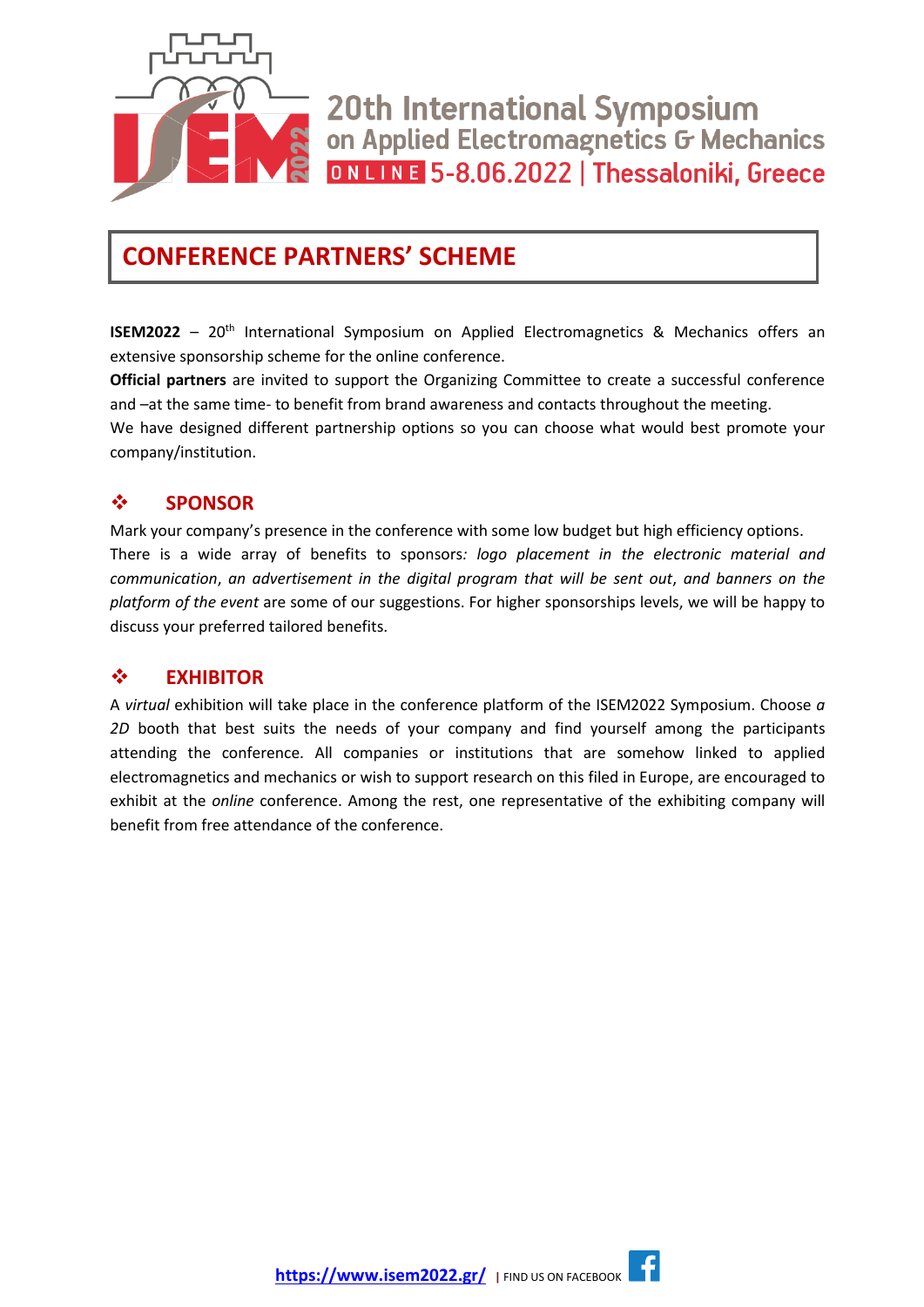

20th International Symposium on Applied Electromagnetics G Mechanics ONLINE 5-8.06.2022 | Thessaloniki, Greece

## **SPONSORSHIP ITEMS / OPTIONS**

The ISEM2022 Symposium invites you to advertise and sponsor different parts or activities/events at this premier scientific forum.

#### **One-page advertisement in the conference electronic material (program/abstract book)**

- \*company logo with link will also appear
- in the conference website
- at the conference online platform

800 euros+VAT

#### **Company logo with link**

- in the conference website
- at the conference online platform

500 euros+VAT

**Monthly newsletter** 300+VAT

The following options will be available:

### **Promotional Applications & Conference Material:**

logo placement of respective sponsoring company

### **Programme Sections/Services:**

- logo placement in relevant section on website, *electronic* material etc.
- sponsor reference on all relevant correspondence

#### **Notes**:

sponsoring items/options will be awarded on a first paid, first served basis.

any sponsor option will be available until request submitted to ISEM2022 organization and confirmed when payment received.

sponsors are responsible for providing high-resolution logos to ISEM2022 Organizing Committee (GIF, TIFF, JPG, PNG).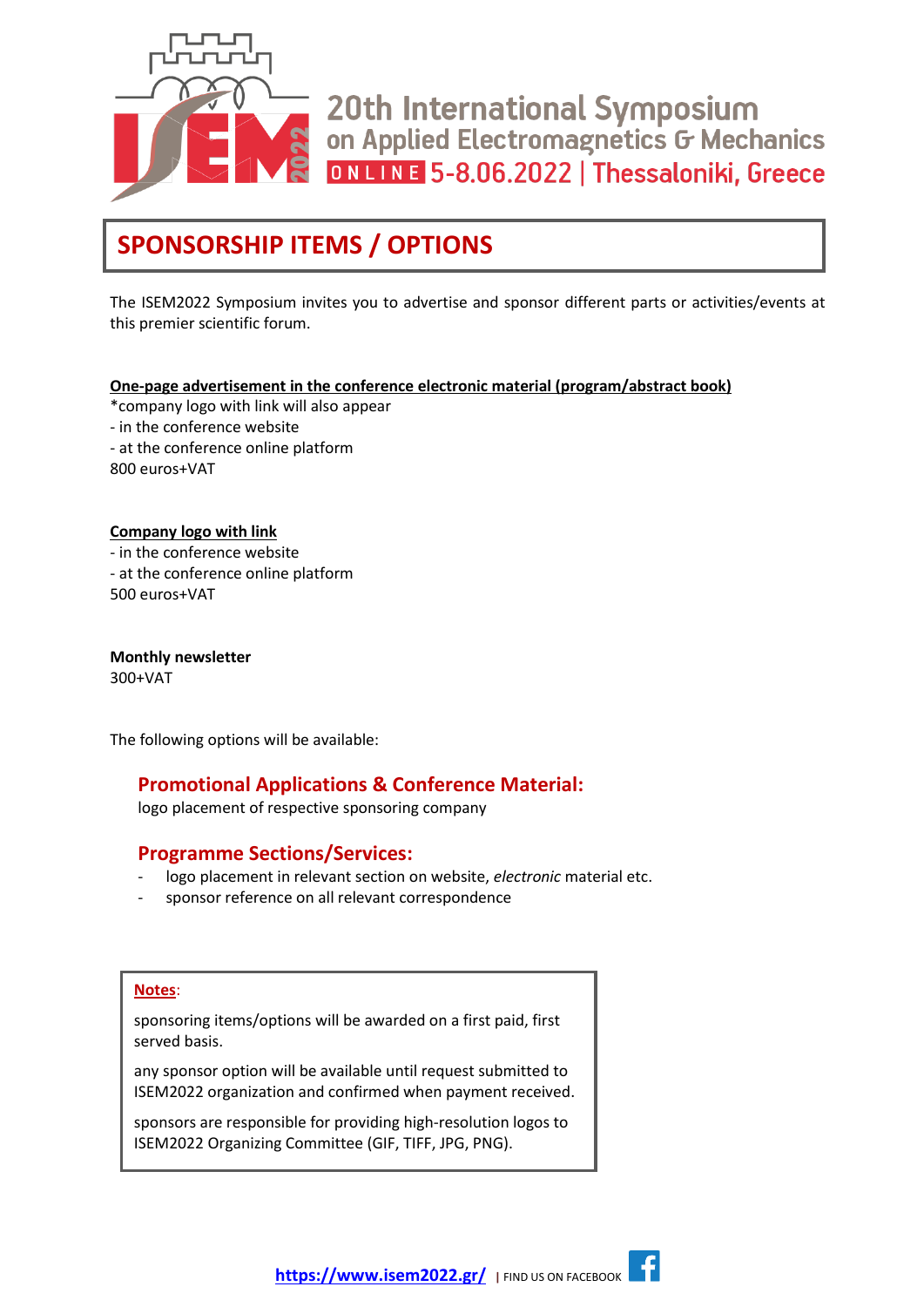

20th International Symposium on Applied Electromagnetics G Mechanics ONLINE 5-8.06.2022 | Thessaloniki, Greece

## **SPONSOR CATEGORY**

## **SPONSOR**

Sponsorship of **1.500€** will be considered as "Sponsor" and will include:

- 2D Exhibition space
- One up to 60' video during a break (you can choose the day)
- The sponsor logo with link will also appear:
	- $\triangleright$  in the conference website
	- $\triangleright$  in the conference electronic material (program/abstract book)
	- $\triangleright$  in the electronic communication via a special newsletter promoting the sponsors
	- $\triangleright$  at the conference online platform

## **INTEREST SUBMISSION**

All official partners, participating either as a sponsor or exhibitor should submit their interest as soon as possible and no later than **29, April 2022**.

### Please fill in the PARTNERSHIP FORM [here](https://docs.google.com/forms/d/e/1FAIpQLScuaW0EIeMy_IOeXz4VQPEM3khO4y5wsv25OKwRwi97hb27jA/viewform)



#### **Notes**:

all sponsoring options and exhibition spaces will be awarded/allocated on a first paid, first served basis

all options/booths will be available until request submitted to ISEM2022 organization and confirmed when payment received.

### **Important Dates**

- Deadline for submitting participation request: **29, April 2022**
- 50% deposit upon participation request and form submission